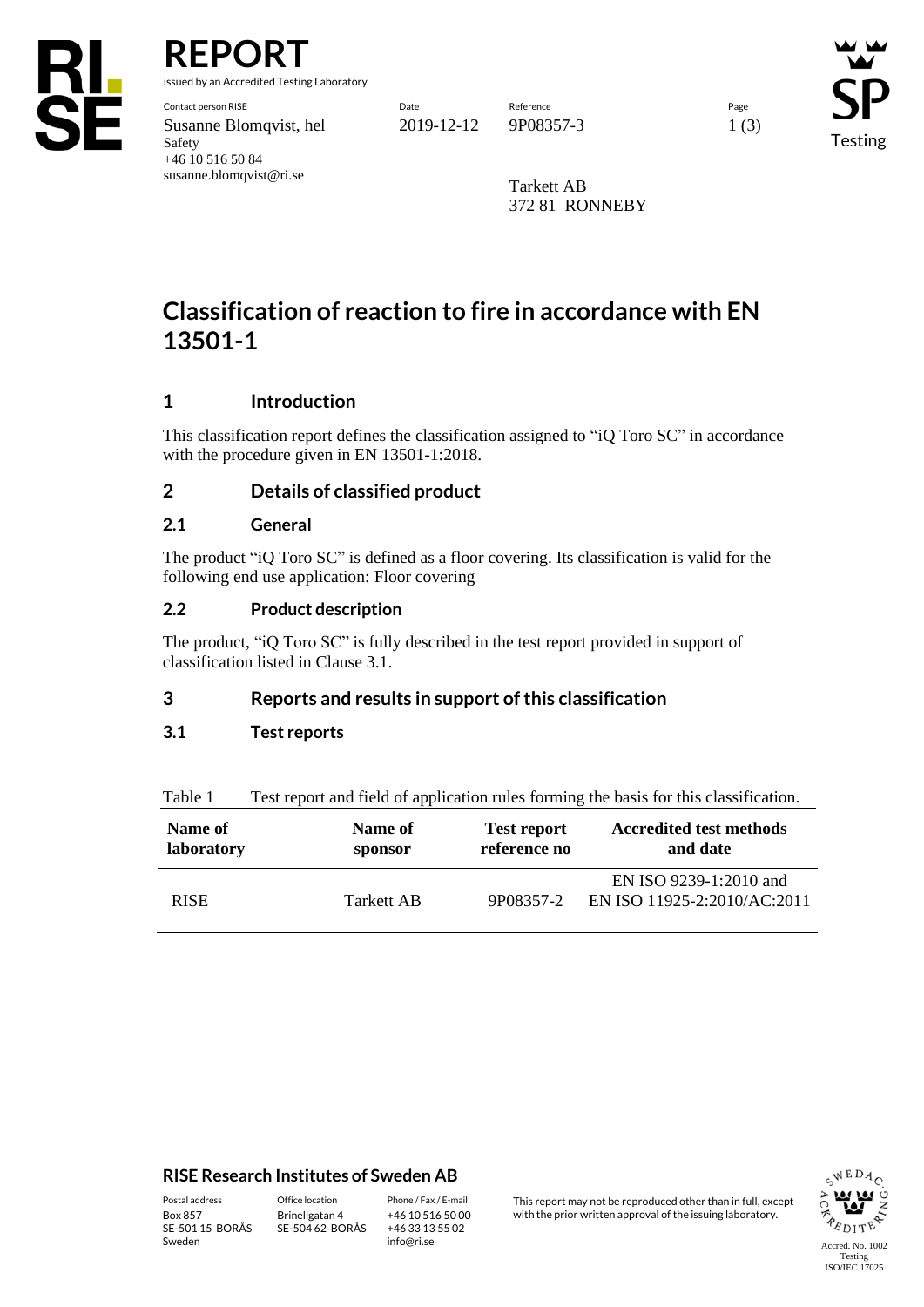

## **3.2 Test results**

Table 2 Test results showing the worst case as found in the test program performed.

| Test method                        | Parameter               | <b>Number</b><br>of tests | Results                            |                         |
|------------------------------------|-------------------------|---------------------------|------------------------------------|-------------------------|
|                                    |                         |                           | Continuous<br>parameter<br>mean(m) | Compliance<br>parameter |
| EN ISO 11925-2                     |                         | 6                         |                                    |                         |
| 15 s exposure                      | $Fs \leq 150$ mm        |                           | $(-)$                              | Compliant               |
| EN ISO 9239-1                      |                         | 4                         |                                    |                         |
|                                    | Critical flux $(kW/m2)$ |                           | 9.9                                | Compliant               |
|                                    | <i>Smoke</i> (%.min)    |                           | 208                                | Compliant               |
| $\sqrt{2}$ $\sqrt{12}$ $\sqrt{11}$ |                         |                           |                                    |                         |

(-) : not applicable

# **4 Classification and field of application**

#### **4.1 Reference of classification**

This classification has been carried out in accordance with clause 12 and 15 of EN 13501-1:2018.

#### **4.2 Classification**

The product called "iQ Toro SC" in relation to its reaction to fire behaviour is classified:

 $\mathbf{B}_{\text{ fl}}$ 

The additional classification in relation to smoke production is:

s1

The format of the reaction to fire classification for floorings is:

| Fire Behaviour |  |   | <b>Smoke Production</b> |  |  |
|----------------|--|---|-------------------------|--|--|
|                |  | ິ |                         |  |  |

# **Reaction to fire classification:** *Bfl-s1*